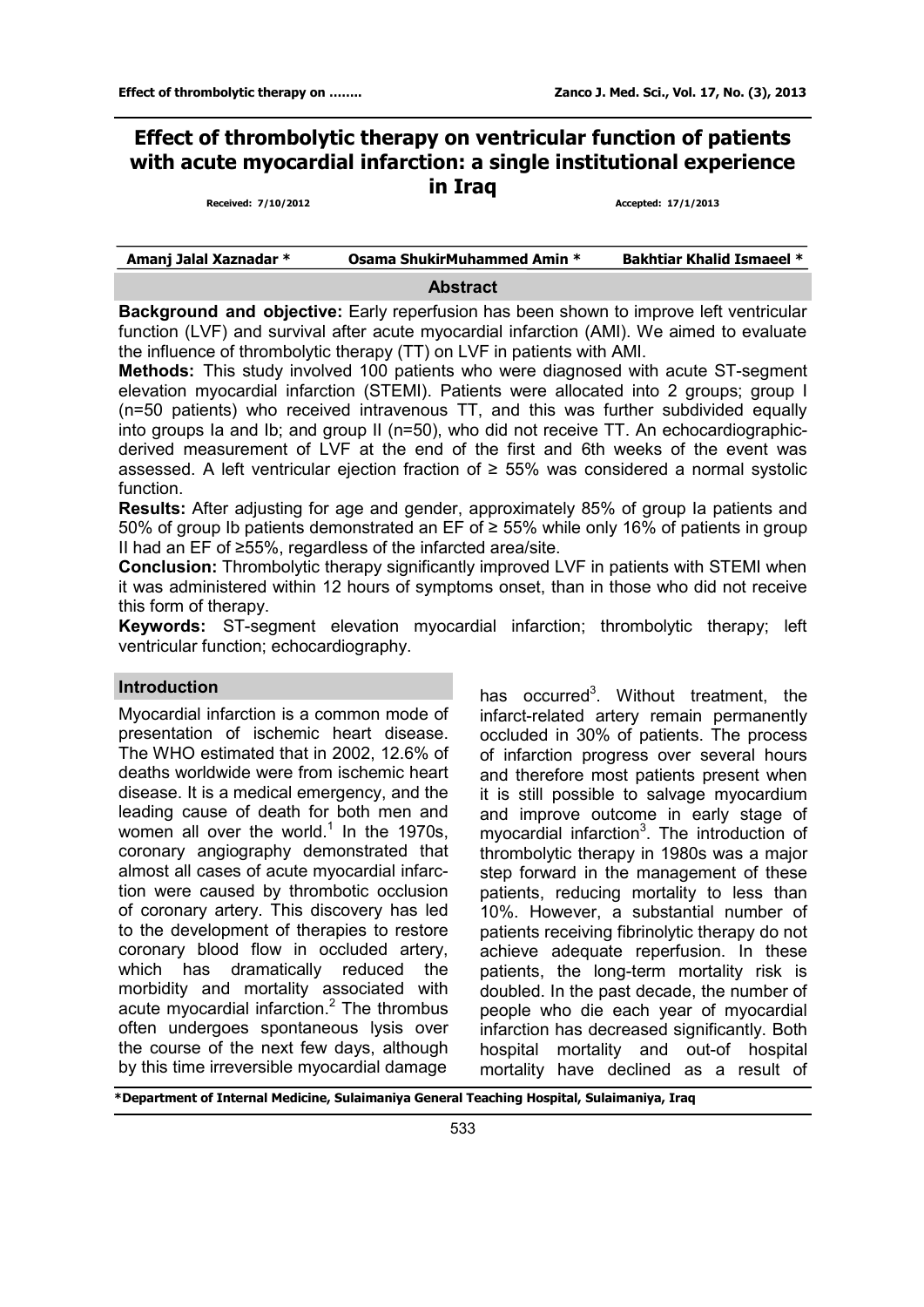substantial increases in the use of thrombolytic therapy, coronary angioplasty, aspirin, heparin and reduction in the risk factors for coronary artery disease. Early<br>reperfusion improves left ventricular reperfusion improves left function (LVF) and survival after AMI thrombolytic therapy achieves early patency of the infarct artery in about two thirds of patients $4-12$ .

#### **Methods**

Patient selection and evaluation: One hundred consecutive cases with the diagnosis of acute ST-segment elevation myocardial infarction (STEMI) were included in this short term longitudinal observational study, from January 15 to December 3, 2011. Patients with a prior MI, LV dysfunction, or valvular heart disease were excluded from the study, as were patients who died within the 6 weeks of the event or who were lost during the follow-up period. We divided the patients into two equal groups (without randomization): group I (n=50) who received TT; and group II (n=50) who did not receive TT (either because of contraindication or time out of window to receive thrombolytic therapy). Patients with STEMI underwent a battery of routine blood testing, and resting 12 leads ECG. A transthoracic echocardiographic derived measurement of left ventricular systolic function (at the end of the first week and at 6th week of the vascular event) was assessed in both groups using Philips Envisor-C machine operating on a software of Philips version 0.3, 2005. Trained clinical cardiologists did these echocardiographic examinations. Ejection Fraction (EF) is evaluated by transthoracic echocardiography; normal values were considered if the LVEF was  $\geq$  55% when determine by echocardiography.

**Statistical analysis**: The Statistical Package for Social Sciences (SPSS version 14.0) was used for data analysis. Chi square and t-tests were used. P-values were two-sided; P value <0.05 was considered statistically significant.

## **Results**

Age of the patients ranged between 30-80 years, with a mean  $(+SD)$  age of 62  $\pm$  9.7 years;the median was 63 years; and the mode was 70 years. The male to female ratio was 1.8:1. The majority of our cases belonged to the age group of 60-69 years and the least frequent age groups were in extreme ages (<40 and > 80 years). The highest proportion of STEMI was found among men belonging to the group of 60-69 years. The frequency of males and females were 64% and 36% with their mean age of 60.5 and 64.7 years, respectively, Table 1. Of men below 65 years, 58% had received thrombolytic therapy, compared to 44.4% of women with same age.

#### **Group Description and Presentation**:

Group I was composed of 50 cases (patients who received TT) in whom 29 (58%) were males and 21 (42 %) were females. Group Iawas comprised of 20 cases (patients who received TT within first six hours of onset of symptoms) in whom 9 (45%) were males and 11 (55 %) were females. Group Ibhad 30 cases (patients who received TT from 6-12 hours of onset of symptoms) in whom 20 (66.7%) were males and 10 (33.3 %) were females.Group II is composed of 50 cases (patients who did not receive TT) in whom 35 (70 %) were males and 15 (30 %) were females. Males were more delay in presentation than females table 2.

#### **Risk Factors in Different Age Groups and Gender:**

One percentof patients had no any risk factor and 15% had only one risk factor while 84% had ≥ 2 risk factors for coronary artery disease. The most frequent risk factor was smoking (59%) and it was more common in males than females (73% and 33% respectively) .The second most common risk factor was hyperlipidaemia (47%) which was also more common in males; with a male to female ratio of 1.6:1. Hypertension, family history of premature IHD, obesity, diabetes, and previous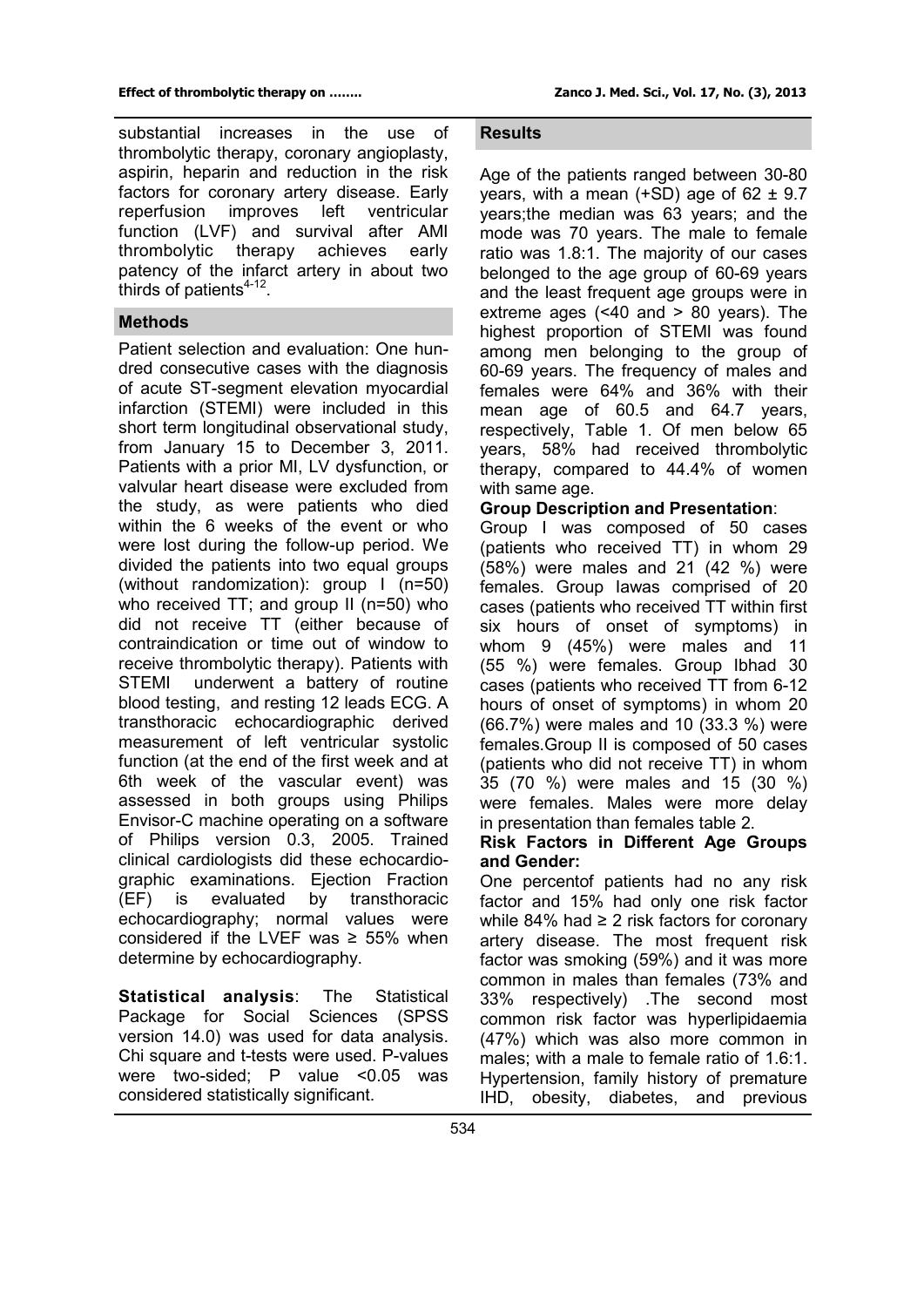History of IHD respectively ranked afterwards. Diabetes and obesity were more frequent in females with a male to female ratio of 0.8:1 and 0.7:1 respectively, Table 3.

## **Patients'Groups and Ejection Fraction by Echocardiography:**

The state of left ventricular function ejection fraction was estimated using trans-thoracic echocardiography. The results revealed that 17 cases (85%) of the group Ia had EF  $\ge$  55 % and 3 cases (15%) of them had EF < 55%. Also, from group Ib, 15 cases (50%) had an EF ≥ 55% and 15 (50%) had an  $EF < 55\%$ . From group II,8 cases (16 %) had  $EF \ge 55\%$  and 42 cases (84%) had  $EF$ < 55% (p value< 0.001) table 4. With respect to the EF and time of TT administration,  $x^2$ was 30 and P-value was < 0.001, both of which were significant, while in terms of other parameters, like age and gender,the P- value was >0.05, which was not significant.Of those who received thrombolytic therapy, 48.4% of anterior STEMI, 88% of inferior STEMI, and 100% of lateral STEMI had an EF ≥ 55%. Of those who did not received TT,the values were much lower, Table 5.

**Table 1**: Distribution of patients' age and sex.

| Age   | Male |      | <b>Female</b> |      | Total |     |  |
|-------|------|------|---------------|------|-------|-----|--|
|       | No.  | $\%$ | No.           | $\%$ | No.   | %   |  |
| 30-39 | 2    | 3.1  | 0             | 0    | 2     | 2   |  |
| 40-49 | 5    | 7.8  | 2             | 5.6  | 7     |     |  |
| 50-59 | 13   | 20.3 | 4             | 11.1 | 17    | 17  |  |
| 60-69 | 25   | 39.1 | 16            | 44.4 | 41    | 41  |  |
| 70-79 | 18   | 28.1 | 13            | 36.1 | 31    | 31  |  |
| 80-89 | 1    | 1.6  | 1             | 2.8  | 2     | 2   |  |
| Total | 64   | 100  | 36            | 100  | 100   | 100 |  |

**Table 2:** Distribution of males and females who received thrombolytic therapy within their corresponding duration of administration.

|            | $1-6$ hours $6-12$<br>(la) |      |         |         | Not<br>hours (lb) received (ll) |     |  |
|------------|----------------------------|------|---------|---------|---------------------------------|-----|--|
|            | No.                        | $\%$ | No $\%$ |         | No.                             | %   |  |
| Males      | -9                         | 45   | 20      | 66.7 35 |                                 | 70  |  |
| Females 11 |                            |      | 55 10   | 33.3    | 15                              | 30  |  |
| Total      | 20                         | 100  | 30      | 100     | 50                              | 100 |  |

|                                                       |        | Age groups (in years)          |                            |                     |                     |         |               |                |    |
|-------------------------------------------------------|--------|--------------------------------|----------------------------|---------------------|---------------------|---------|---------------|----------------|----|
| <b>Risk factors</b>                                   | sex    | 30-39                          | 40-49                      | 50-59               | 60-69               | 70-79   | 80-89         | Total<br>No. % |    |
| Smoking                                               | M<br>F | 2<br>$\mathbf{0}$              | 3<br>$\Omega$              | 6<br>$\overline{2}$ | 22<br>6             | 13<br>4 | 0             | 47<br>12       | 59 |
| Hyperlipdemia                                         | M<br>F | $\overline{2}$<br>$\mathbf{0}$ | 3<br>$\overline{2}$        | 6<br>1              | 12<br>8             | 6<br>6  | 0             | 29<br>18       | 47 |
| Hypertension                                          | M<br>F | 0<br>0                         | 1<br>1                     | 5<br>3              | 10<br>9             | 9<br>5  |               | 26<br>19       | 45 |
| Family history of premature<br>ischemic heart disease | M<br>F | 0<br>$\mathbf{0}$              | 1<br>1                     | 7<br>1              | 10<br>9             | 8<br>6  | 0<br>$\Omega$ | 26<br>17       | 43 |
| Obesity                                               | M<br>F | 0                              | $\overline{2}$<br>$\Omega$ | 3<br>3              | 6<br>11             | 4<br>8  | 0<br>1        | 16<br>23       | 39 |
| <b>Diabetes</b>                                       | M<br>F | 0<br>$\Omega$                  | 0<br>$\Omega$              | 3<br>1              | 3<br>$\overline{7}$ | 6<br>7  | 0<br>$\Omega$ | 12<br>15       | 27 |
| Previous history of Ischemic<br>heart disease         | M<br>F | 0<br>$\mathbf{0}$              | 0<br>$\Omega$              | $\overline{c}$<br>1 | 7<br>4              | 5<br>3  | $\Omega$      | 15<br>8        | 23 |

**Table 3:** Distribution of risk factors among different age groups of males and females.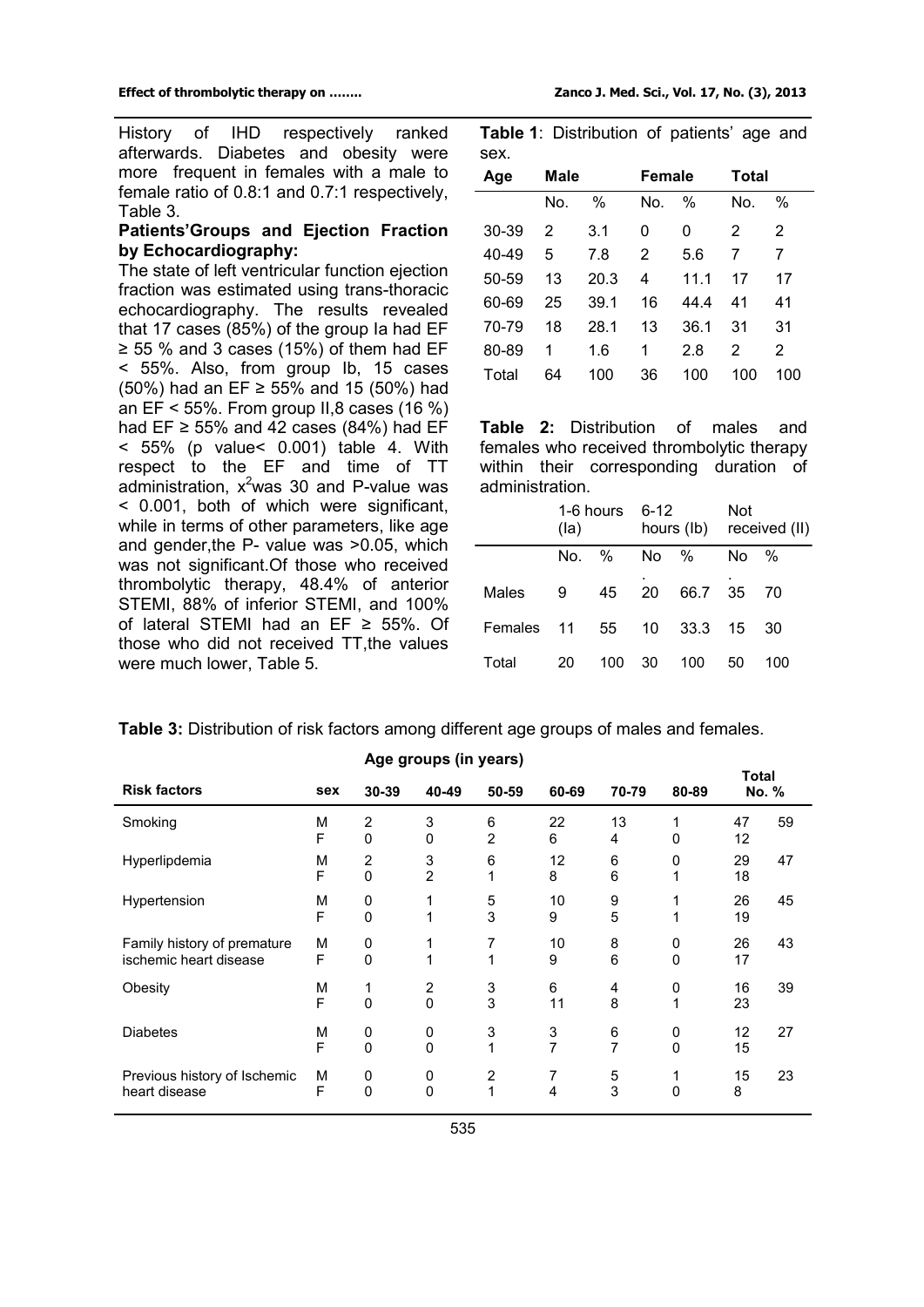| EF           | <b>Thrombolytic Therapy</b> |                    |                         |     |    | P- value  |
|--------------|-----------------------------|--------------------|-------------------------|-----|----|-----------|
|              |                             | Received (Group I) | Not received (Group II) |     |    |           |
|              | No.                         | %                  | No.                     | %   | 24 | P < 0.001 |
| $EF \geq 55$ | 32                          | 64                 | 8                       | 16  |    |           |
| EF < 55      | 18                          | 36                 | 42                      | 84  |    |           |
| Total        | 50                          | 100                | 50                      | 100 |    |           |

**Table 4:** Comparisonof left ventricular systolic function between group I and II.

## **Table 5:** Types of STEMI vs. TT and EF.

| <b>ECG characteristic</b>                | TT received                                           |                                     |                                  |       |          |  |  |
|------------------------------------------|-------------------------------------------------------|-------------------------------------|----------------------------------|-------|----------|--|--|
|                                          | EF<br>$≥55$ n (%)<br>$555 \text{ n}$ (%)              |                                     | Total/<br>n                      | $X^2$ | P- value |  |  |
| Anterior<br>Inferior<br>Lateral<br>Total | 23(74)<br>7(41)<br>2(100)<br>32                       | 8(26)<br>10(59)<br>0(0)<br>18       | 31<br>17<br>$\overline{2}$<br>50 | 6     | 0.04     |  |  |
|                                          | TT not received<br>$≥55$ n (%)<br>$555 \text{ n}$ (%) |                                     | Total/<br>n                      |       |          |  |  |
| Anterior<br>Inferior<br>Lateral<br>Total | 3(10.7)<br>2(11.1)<br>3(75)<br>8                      | 25(89.3)<br>16(88.9)<br>1(25)<br>42 | 28<br>18<br>4<br>50              | 11    | 0.004    |  |  |

## **Discussion**

In our study hundred cases were enrolled, mean age was (62  $\pm$  9.7 years) which was nearly similar to other study such as in ACS I (63 ±13 SD) and ACS II was (62.5 ± 13  $SD$ <sup>13</sup>. The majority of cases belong to the age group (60-69) years and the highest proportion of STEMI was found among men who belong to that age group, while in other study (EUS) was found in men below (55) years<sup>14</sup>. In this study 64 (64%) cases were males and 36(36%) were females, male to female ratio was (1.8:1) while in others; as in ESH-ACS- I  $(2.5:1)$ , ESH- ACS- II  $(2.9:1)^{13}$  and in the study that done in Erbil the male to female ratio in STEMI patients was (2.5:1)<sup>15</sup>. With age  $(≥ 60 years)$  the proportion of male to

female decreased in same age group, male to female ratio was (0.8:1) which was nearly similar to that in  $(EHS)^{14}$ . Approximately 41% of patients present within 2 hours from acute cardiac ischemic symptom onset<sup>16</sup>. Patients experienced STEMI do not always present with chest discomfort<sup>16</sup>. In our study 25% of the patients presented to hospital, symptoms were other than chest discomfort. Canto et al; one-third of the patients with confirmed MI in the (NRMI) presented to the hospital with symptoms other than chest discomfort  $17$ , this difference might be due to that only new STEMI were included in our study. In our study the most frequent risk factor was smoking (59%) which was nearly similar to that done in Erbil, but in it; it was second frequent risk factor (59.6), obesity was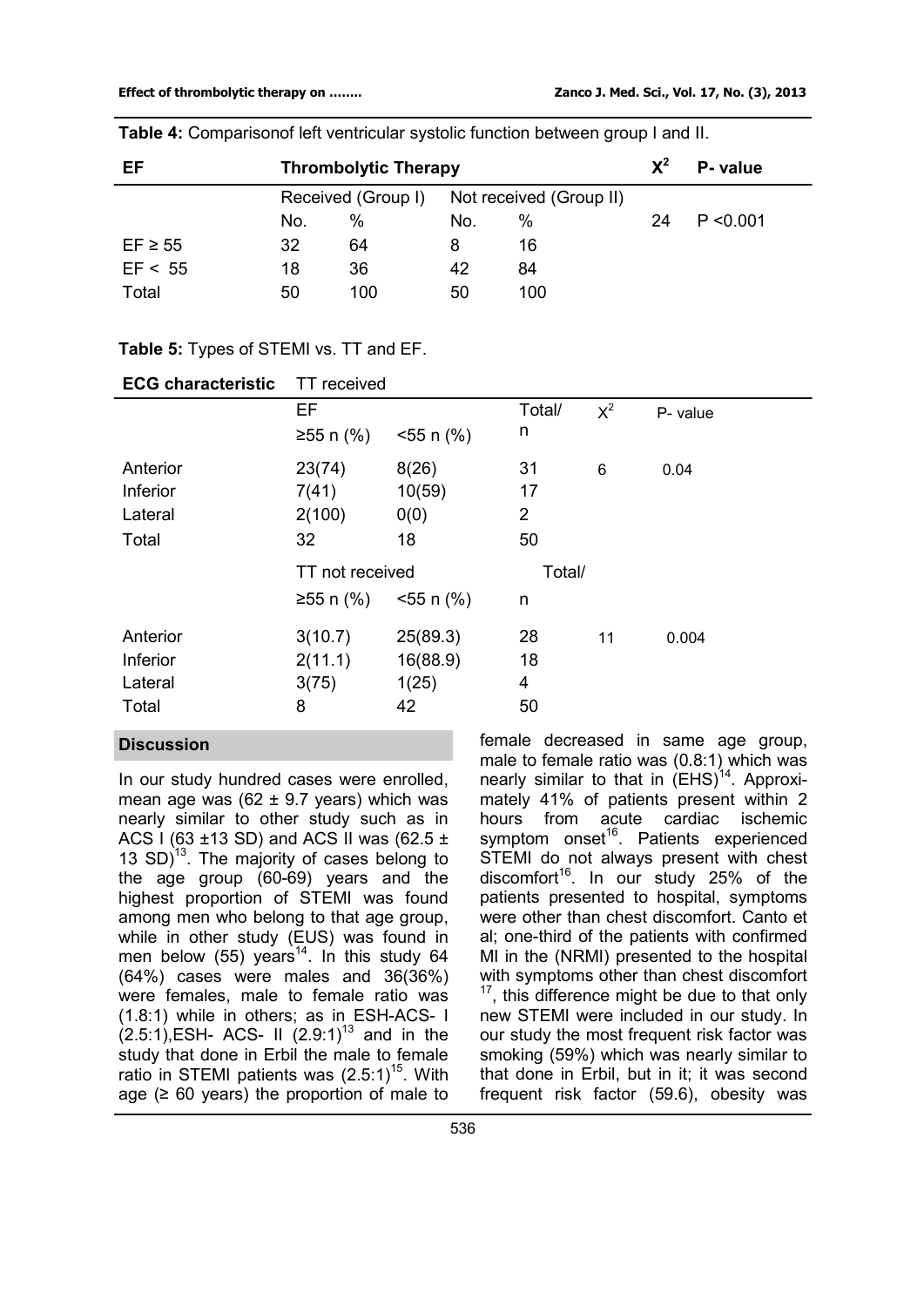most frequent there<sup>15</sup>. In this study the second frequent risk factor was hyperlipidaemia (47%) and others; hypertension, family history of premature ischaemic heart disease (below 60 years), obesity, DM and previous history of IHD respectively. While in Erbil hypertension, DM, IHD, came after smoking respectively<sup>15</sup>. In one study that was done in Iran; the most frequent risk factor was hypertension (96%), smoking (52.8%), DM, history of previous IHD and hyperlipidaemia respectively<sup>18</sup>, in our study all risk factors were more frequent in males except obesity and DM which were more common in females, also in Iran DM more frequent in females<sup>18</sup>. In our study (99%) of cases had  $\geq 1$  risk factor, but in Iranian study (97%) of cases had  $\geq 1$  risk factor<sup>18</sup>. Although rapid spontaneous reperfusion of the infarct artery may occur, in the majority of patients there is persistent occlusion of the infarct artery in the first 6-12 hours while the affected myocardial zone is undergoing necrosis. Prompt and complete restoration of flow in the infarct artery can be achieved by pharmacological mean, (fibrinolysis), intracoronary stent, or surgical measures<sup>16</sup>. In this study  $(85%)$  from group (Ia), and half of group Ib, which account to (64%) of those who received thrombolytic therapy, had good left ventricular function, while the remaining (36%) had poor LVF on the base that thrombolytic therapy achieves early patency of the infarct in about two-thirds of patients, the resistance to thrombolytic agents and delay in reperfusion occur in more than (30%) after acute myocardial infarction. This result was nearly similar to other study in which late reperfusion after failed thrombolytic therapy was associated with poor  $LVF^{7,19}$  and not all patients who received thrombolytic therapy for acute myocardial infarction, but only those with successful reperfusion had preserved left ventricular function<sup>20</sup>. Those patients who did not receive thrombolytic therapy only (16%) of them had good LVF this might be due to spontaneous lysis of the thrombus $3$ . In

our study 59(59%) had experienced an anterior wall myocardial infarction, 35(35%) an inferior wall infarction and 6(6%) a lateral wall infarction, while in other study as in Iran (56.9%) anterior, (40.2%) inferior and (2.9%) a lateral wall infarction were experienced <sup>18</sup> but Santose et al (52.6%) anterior wall infarction and (44.9%) inferior wall infarction were found $^{21}$ . In our study males were more delayed in presentation, but in other females  $16$  this might be due to that only the first attack of STEMI patients were enrolled in this study and also the total numbers were too small. Those patients who did not receive TT either because of contraindication or they present late (out of window for thrombolytic therapy), the causes for being late were because of one or more of the following: expected a dramatic presentation; thought symptoms were not serious/would go away; suspected other condition as muscle strain or common illnesses as influenza; young men and healthy; under a doctor care; lacked awareness of presence and benefit of action of thrombolytic therapy; the patient far away (rural areas); or the symptoms came at late night. Those causes are nearly same as those in the study of Finnegan et al. $^{22}$ In our study those cases that got benefit from TT more with anterior STEMI (74%) than with inferior (41%), also in other studies anterior got benefit than inferior one<sup>16</sup>.

## **Limitations:**

1. The number of patients in this study was relatively small if this study can be expanded to involve other cardiac centre at the same time, and larger numbers of patients will be enrolled, it may have better informative results.

2. In this study trans-thoracic echocardiography was used and ECHO is operator dependant, this might affects the real results of LV ejection fractions although the same ECHO was used.

3. Cardiac biomarkers were not available at the time of the study to evaluate its relation to EF in the different groups (I) and (II).